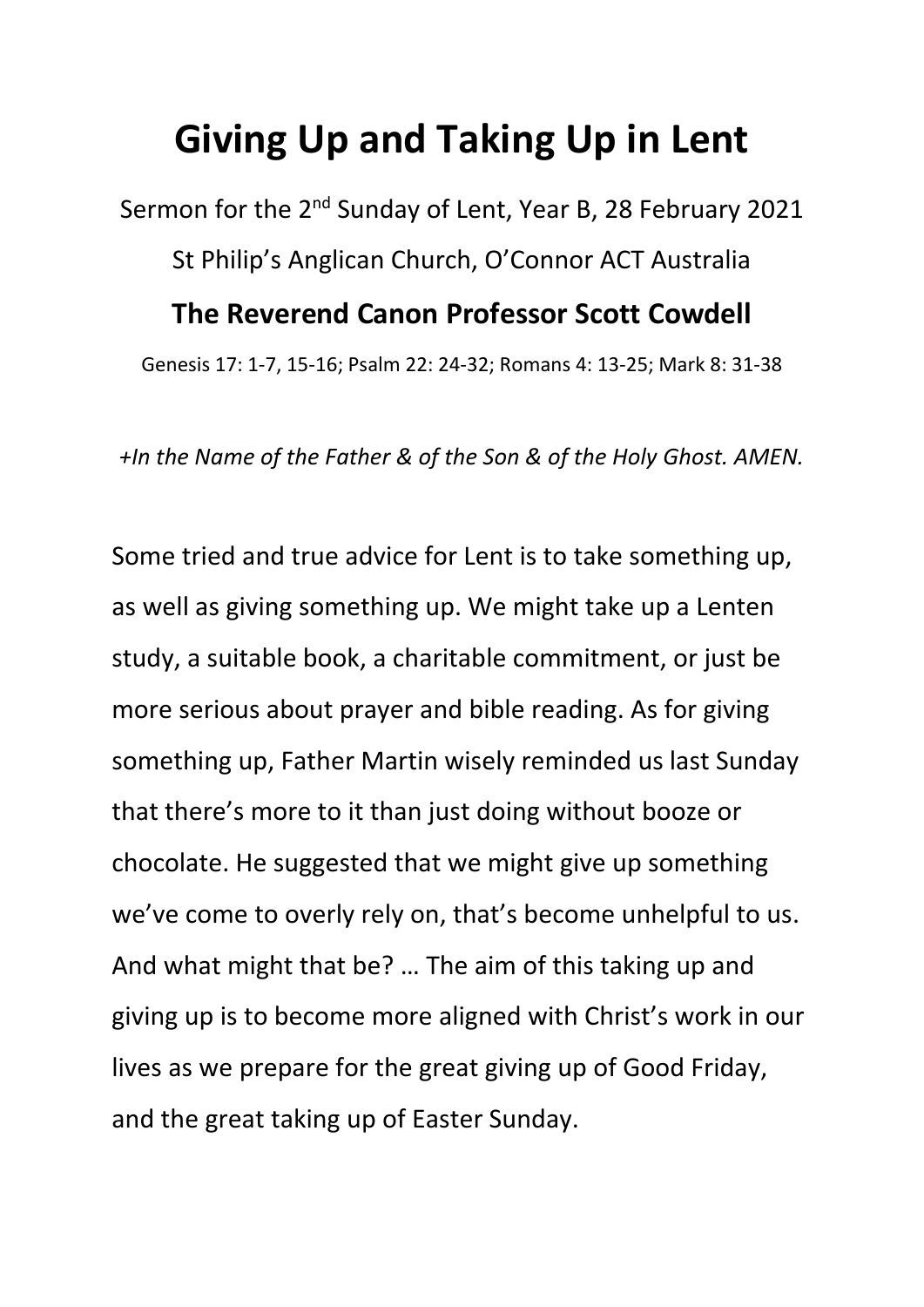Today's readings each offer versions of giving up and taking up.

The Genesis reading at one level is a fertility story, but at a deeper level it's a story about trusting God's promises. Abram and Sarai had long been childless. Abram had already done the Handmaid's Tale ceremony with his wife's slave girl, Hagar, who bore a son called Ishmael. The ancient near East also knew various pagan practices for dealing with childlessness, and we see a number of these referenced elsewhere in the Old Testament, from temple prostitution and sacred poles to the use of mandrakes and other charms.

Stories like the one in Genesis today are a rebuke to this pagan world, outdoing its claim to spiritual power. The God of Israel will secure the legacy promised to Abram; God's blessings to the chosen people will prove reliable. So, there's no need for conceiving children on the wrong side of the blanket, as Abram did with Hagar, and there's no need for the assisted reproductive technology of ancient paganism. That whole way of thinking, that whole anxious scrabble to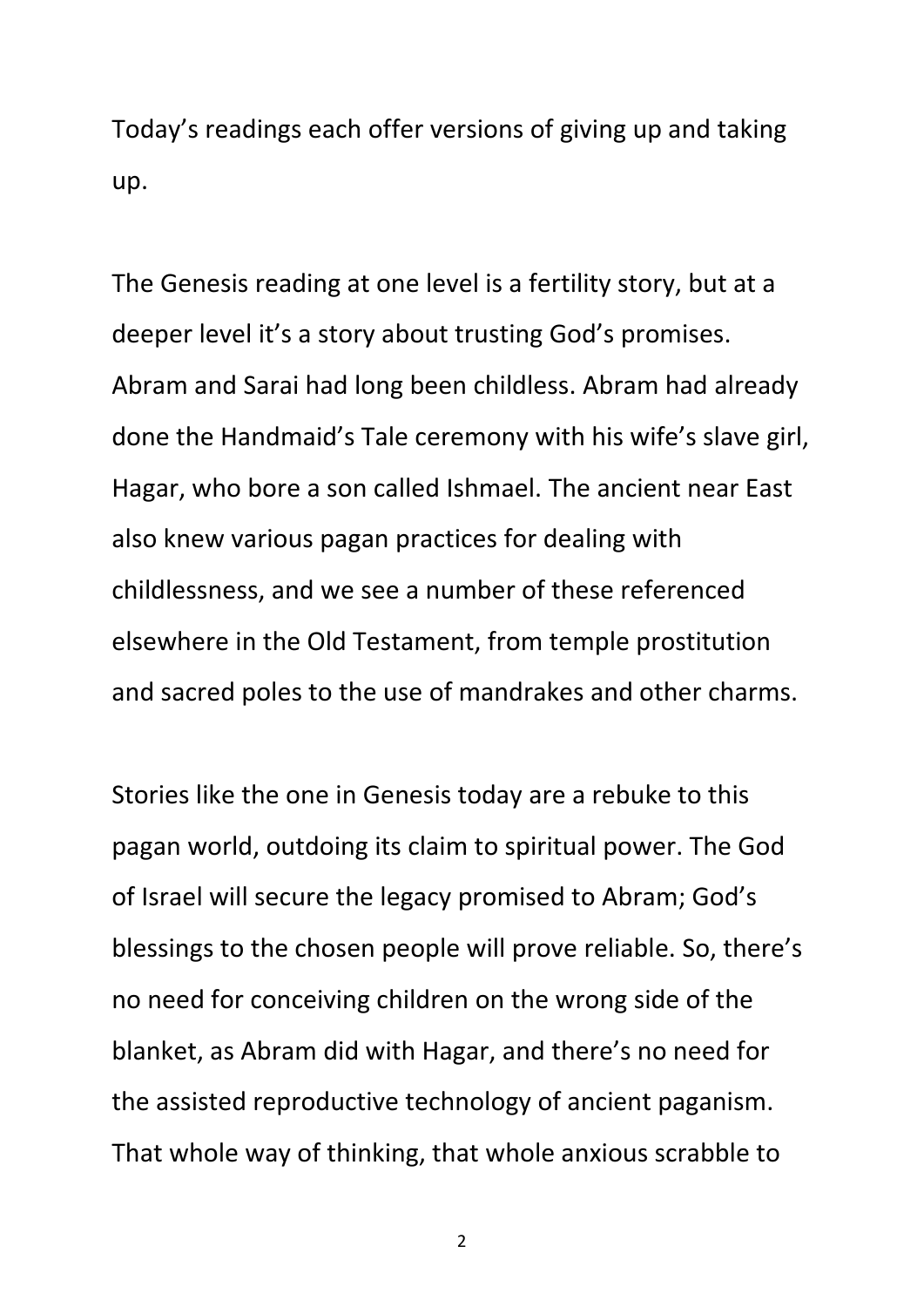overcome the curse of infertility, has to be given up, while God's promise is taken up in faith. Which of course means that ancient Abraham and elderly Sarah, freshly renamed, will have to set about trying to conceive a child.

I should make clear that this story *doesn't* represent a promise to every childless couple in our day that if they demonstrate the faith of Abraham, God will bless them in the same way. Scott Morrison might well have thought along those lines when he and Jenny managed to conceive naturally, against the medical odds, giving thanks to God. But for others like Lisa and me the traditional prayer for children offered at our wedding wasn't answered, nor were many of our own prayers later on. No, God's promise to Israel of a physical legacy is a pointer to God's more universal and more eternal promises, which we find in the New Testament, and not least in our Epistle and Gospel this morning.

St Paul in Romans today is explaining how God's promise to Israel is going global, going viral, so that all the non-Jews who were flocking into the earliest Churches could see themselves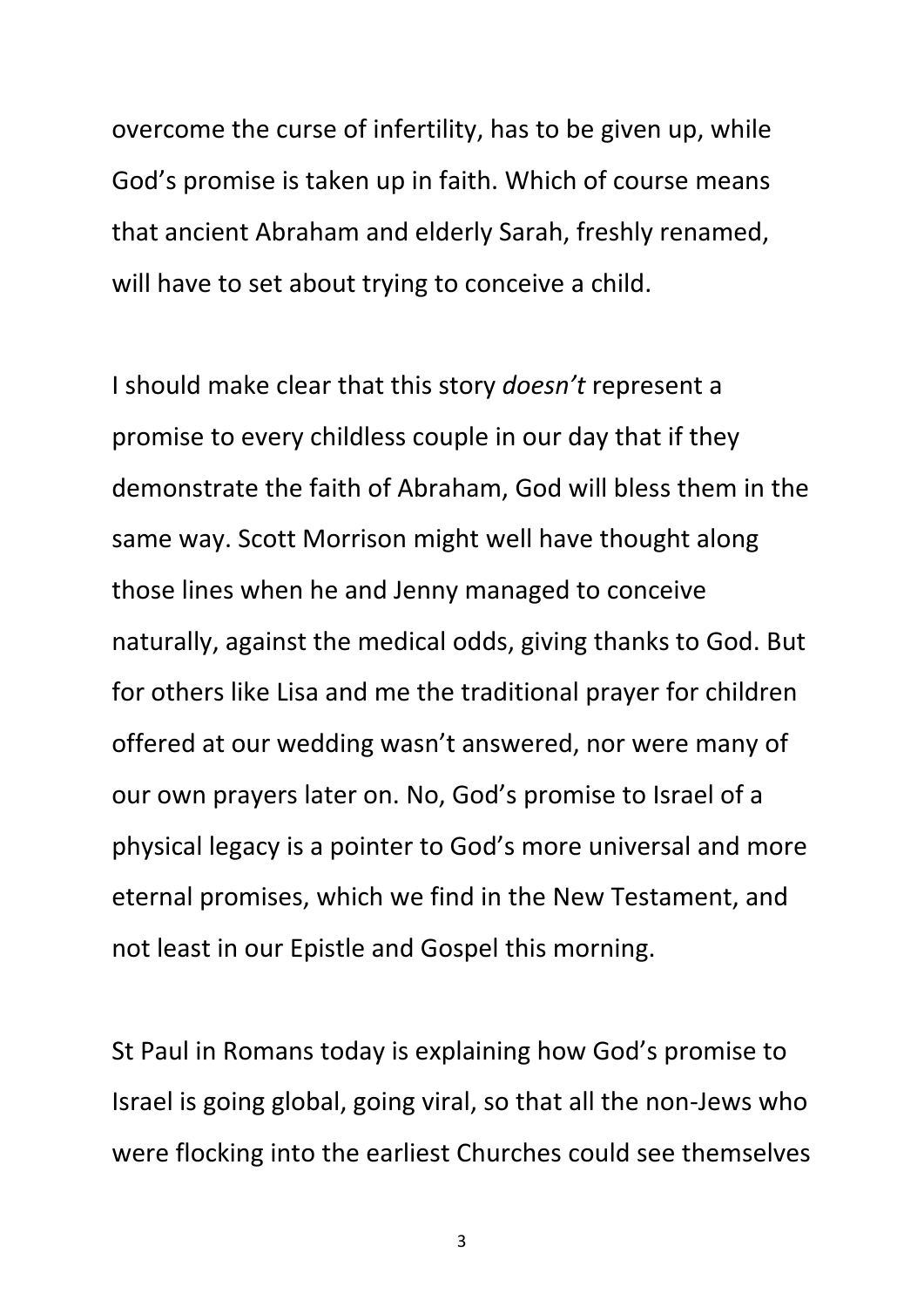as sharing in the same promise. So, Paul develops the story of Abraham, the father of Israel, declaring that his faith in Israel's God now makes him the father of a universal family in the Church. Paul makes his point by relativizing Israel's law in the light of this universal promise. Paul brings the thenbreakthrough insight that the Old Testament law, which the Jews honoured and kept, isn't necessary for non-Jews to observe. Paul tells us instead that Abraham's faith is what we should be observing. The law has its place, as a thankful outgrowth of faith, as a guide to thankful obedience in God's service, at least for Jewish Christians in those early days. But it can't be a proud badge of God's exclusive favour.

This is Paul's great theological undertaking, to make clear how God's blessings mustn't be turned into markers of insider status, so that outsiders who don't follow the rules of insidership can be damned and excluded. We all recognise this as the way our world goes round. Self-described law abiding, respectable people build themselves up at the expense of those they disapprove of, not least these days because of race and gender. This is why Paul says today that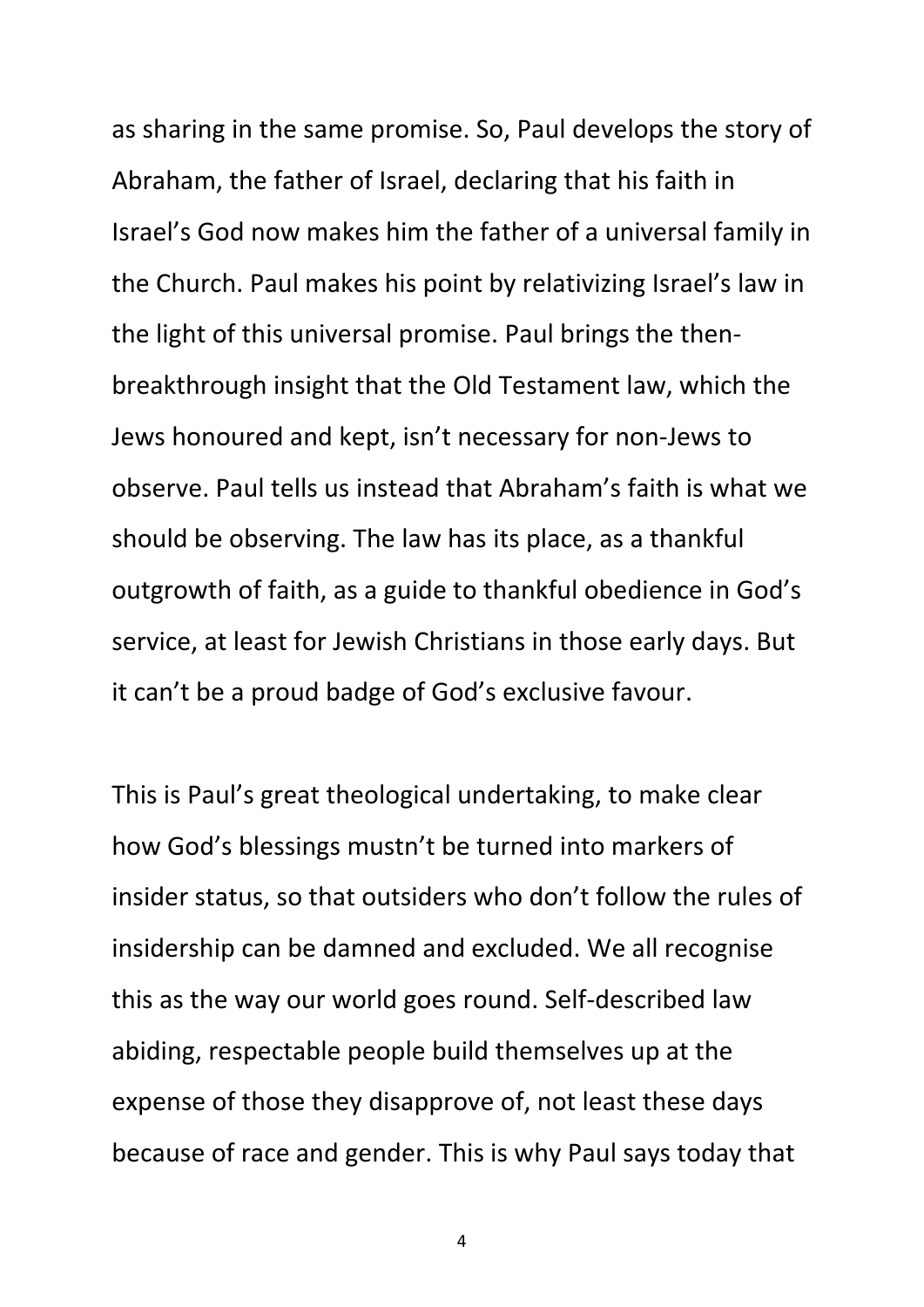the law is about wrath, because it condemns and excludes, while apart from the law there's no such condemnation. There's no way to understand and share in God's promises, to take our baptised place in God's kingdom of compassion, solidarity and inclusion, if we cling to a self-justifying badge of priority status. From the born-to-rule smugness of the far right to the grievance-fuelled excesses of cancel culture on the angry left, we see this playing out everywhere in our political culture today. All this has to be given up, and something more wonderful taken up.

And this is the promise to Abraham in its developed, New Testament form. Forget the law as a mark of insidership and divine favouritism. Good Friday tells a different story. Jesus dies on the cross as an outlaw, as a figure of scandal, of taboo, alongside criminals and other scum, cast outside the Holy City. This is about as unlikely a starting place for God's promises being fulfilled as Abraham and Sarah in advanced age setting about conceiving a child. But then Paul proclaims the resurrection, God's great game changer, which, like God's creation itself, brings life from the dead, and calls into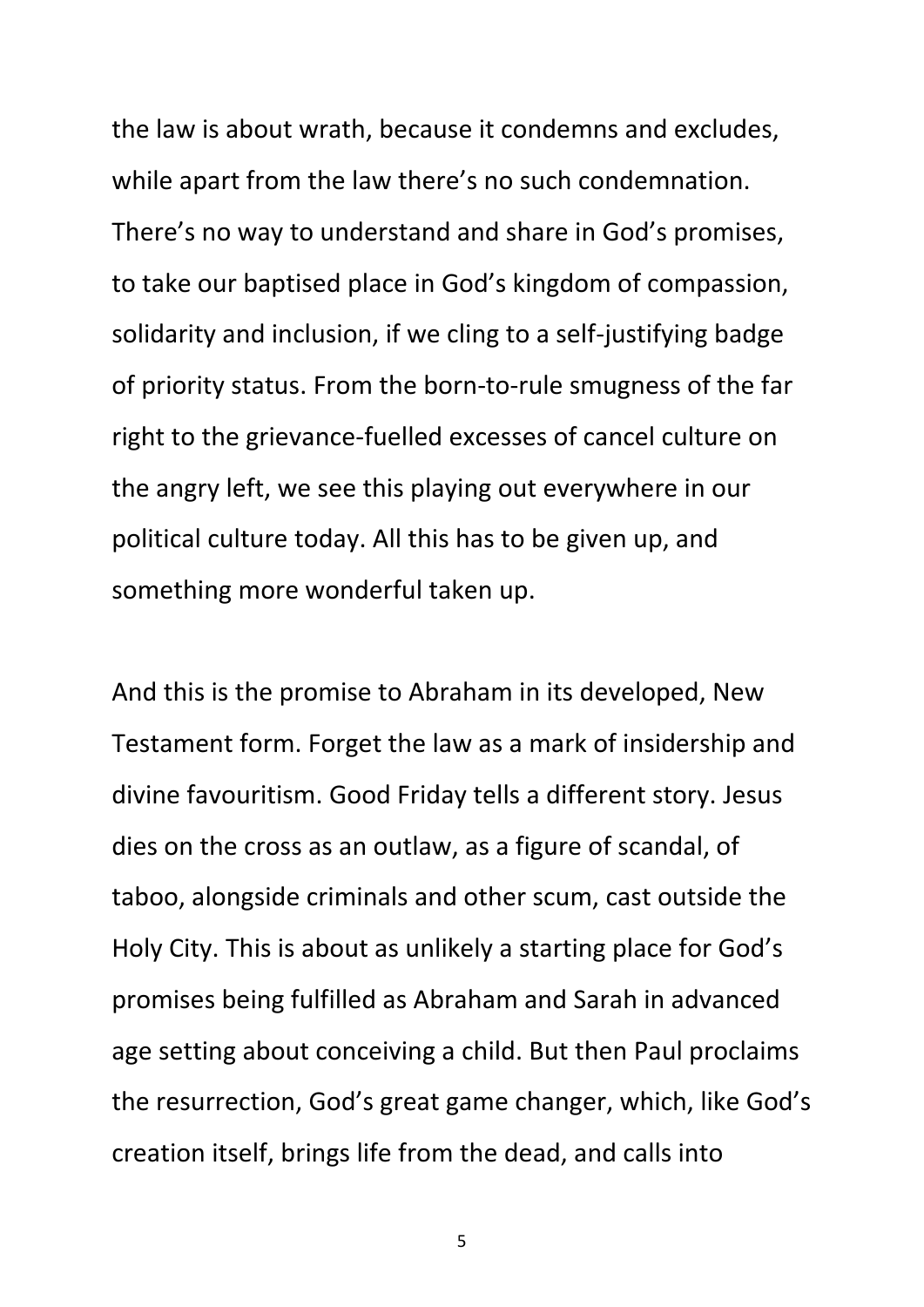existence things that don't exist. The lawless outsider, hated and crucified, is vindicated and exalted on Easter Sunday; the wrath of the law yields to a new creation with no condemnation, with no exclusion, with no contempt from the smugly self-righteous, as we discover in Jesus crucified and risen an unexpected, unprecedented, accessible, welcoming, and liberating version of what righteousness really means.

So, where the Old Testament promise for Israel's future was secured by kinship and legacy, the good news of Easter for all humanity is that God secures our future in the risen Jesus Christ, beyond wrath, beyond death, beyond forgetting. And so, having children isn't everything, and it's certainly not our only hedge against an empty future. We can give that up. And the law isn't something we should cling to, either, or some contemporary equivalent of it, as if that'll secure us against feeling diminished and missing out. So, we give up relying on what Paul elsewhere calls the works of the law, and we take up faith in the resurrection—in the alternative future that God offers.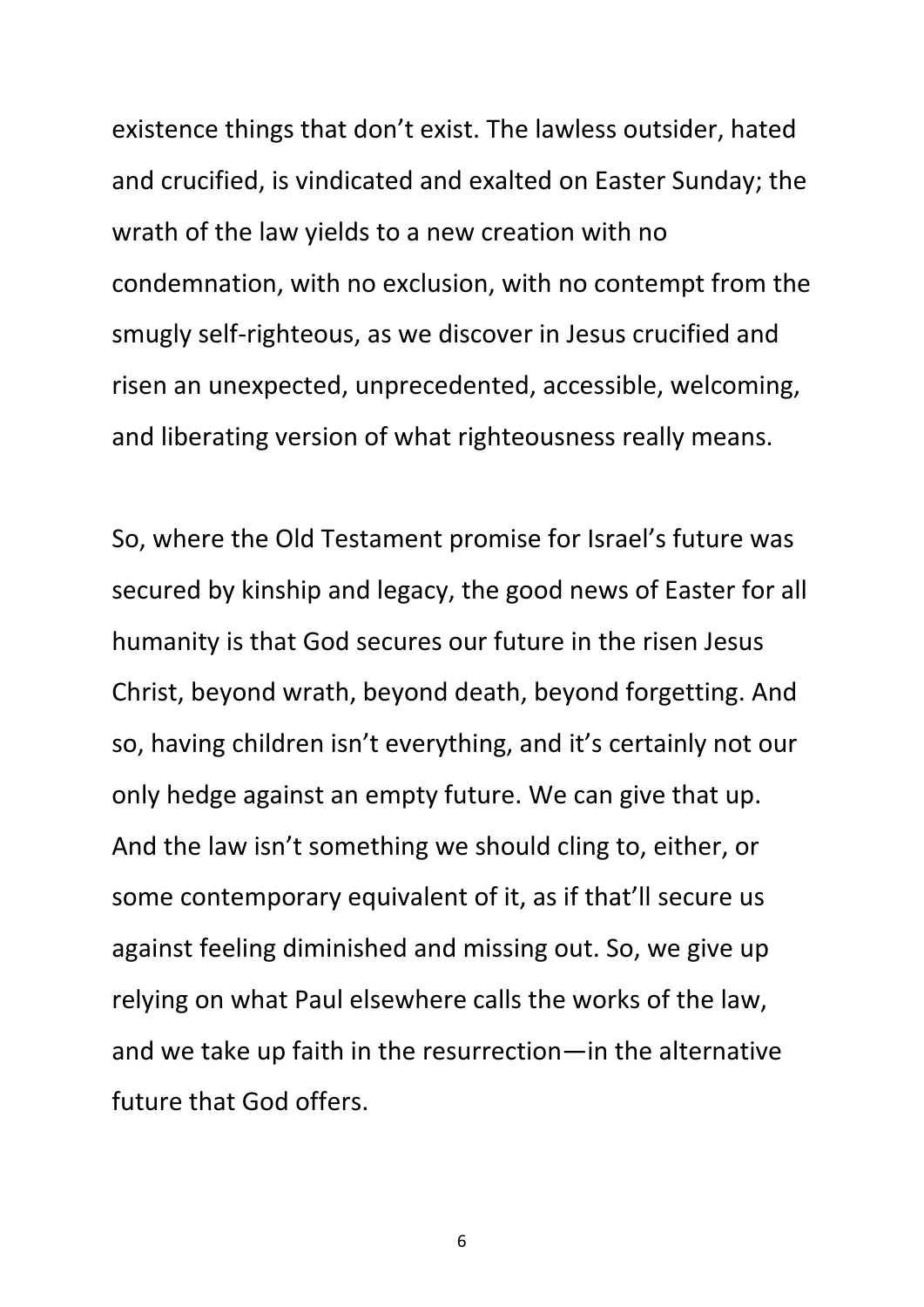And finally, a word about today's Gospel. Jesus tells his disciples that they have to give up their thoughts of worldly success, of religious glory, and prepare instead for him to be cast out, shamed and defeated. Because only once the whole agenda of worldly insidership has been shown up for the sham it is will Jesus be raised by God.

Peter can't bear this, and he insists on Jesus fulfilling the normal expectations of worldly success. But Jesus tells Peter to pull his head in. The teaching that follows about taking up our cross and following Jesus is often understood in a much blander way than Jesus intends. We've all heard that taking up our cross means bearing life's burdens patiently and so forth. But we need to remember that crucifixion was a carefully designed theatre of absolute defeat, brutally extinguishing dignity, agency and resistance.

Taking up the cross, then, is about giving up on the appearances of worldly success, giving up on satisfying closure, and on Hollywood endings, so that going forward with Jesus in the faith of Abraham we can discover God's

<sup>7</sup>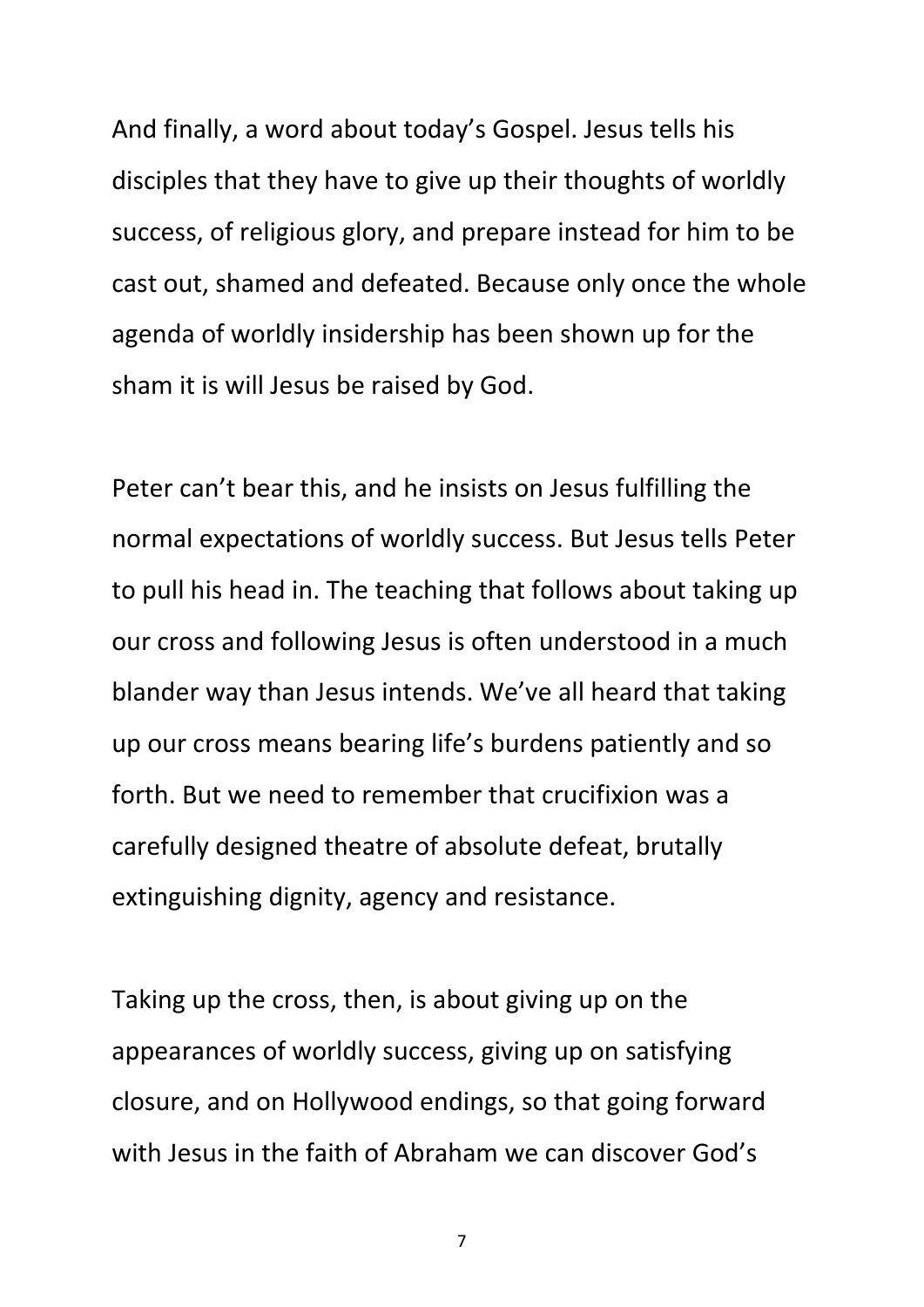future beyond everything we could have engineered or even imagined for ourselves.

This is what that sharp warning at the end of today's Gospel means: as we give up seeking to save our life by standard worldly means, we'll find ourselves lifted up alive in the resurrection despite everything. Hence Jesus tells us today that we shouldn't fear the shame of the cross, lest we incur a worse shame when he comes in glory with the Holy Angels and finds us busily in pursuit of something else.

So, friends, we give up self-reliance as Abraham and Sarah did, preferring to take up trust in God's promise. We give up relying on the law in a self-justifying way because it'll never free us from a punishing and punished mentality. Instead, by following Jesus in faith beyond all self-justification we take up our baptised place in the resurrection and the new creation. Lastly, as Jesus tells us today, we need to give up obsessions about worldly success or avoiding loss of face and be ready to take up our own cross. That way we'll find new life and a secure future with God that we'll never get to apart from